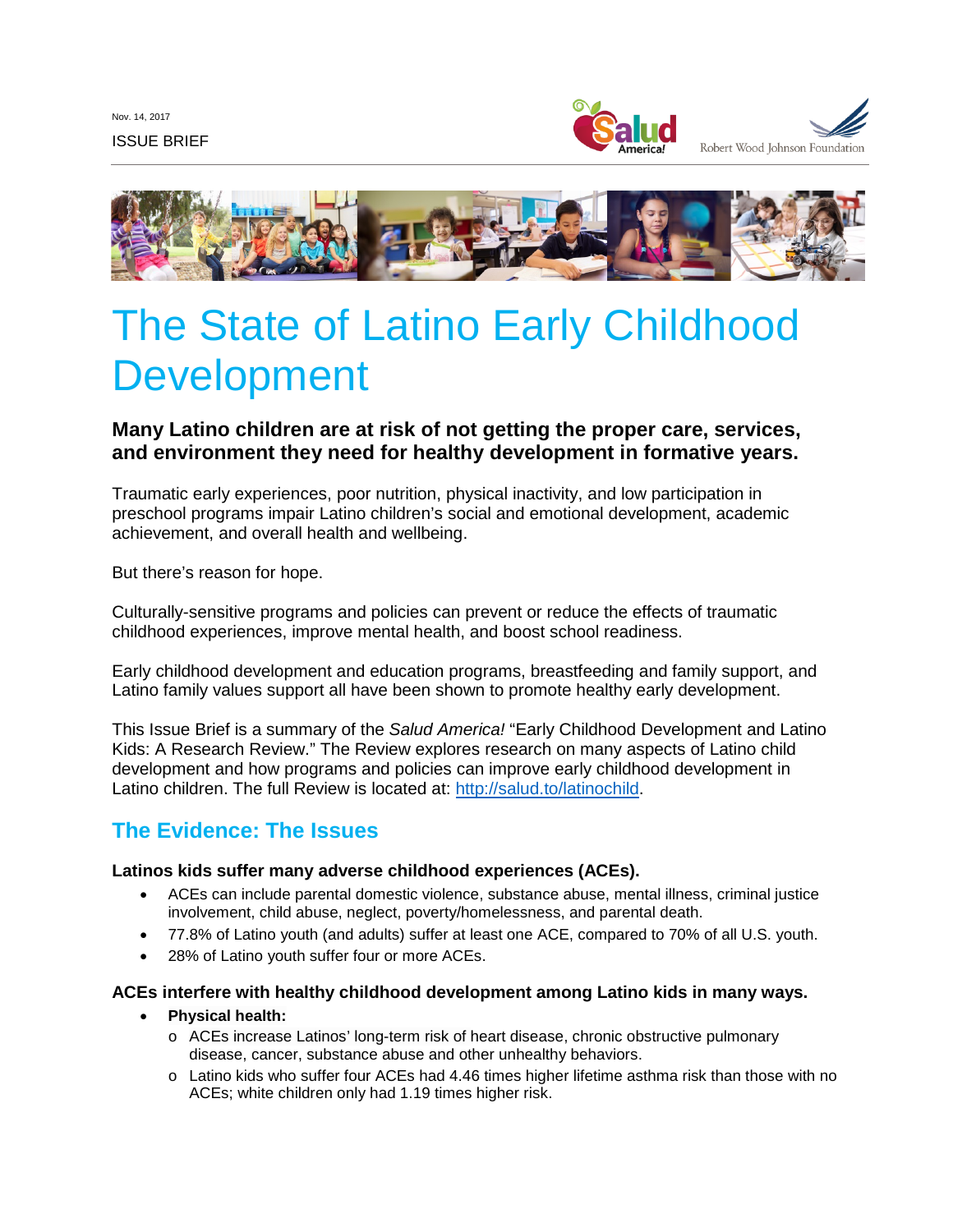o Latino kids who endure economic hardship are shorter and more obese than those who don't.

#### • **Mental health:**

- o Latino kids with higher ACE scores were found to have significantly higher odds of attempting suicide, as well as higher rates of aggression and school misconduct.
- o Latino kids exposed to maltreatment tend to display anxiety, withdrawal, and aggression.
- o Cultural and family issues may dissuade Latino parents from following through on referrals made to mental health services after their child's exposure to maltreatment.
- o See *Salud America!* research on mental health and Latino kids: [salud.to/mentalresearch.](http://salud.to/mentalresearch)

#### • **Substance use:**

- o Child maltreatment, parental maladjustment, and sociocultural stressors increased the risk of early alcohol use by age 14 in Puerto Rican youth.
- $\circ$  Exposure to ACEs is significantly associated with cigarette, marijuana, and hard drug use by Latino kids; as the number of ACEs increased, so did substance use.
- **Achievement:**
	- o Latino and all kids with three or more ACEs were more likely to have below-average language and literacy skills, poor math skills, attention problems, and aggression in kindergarten.
	- o Kids ages 3-5 with two or more ACEs are four times as likely as those with no ACEs to have trouble calming themselves down, making and keeping friends, and getting easily distracted.

#### **Latino kids have limited access to the healthy foods and safe spaces for physical activity that are needed for proper early development.**

- In Latino neighborhoods, most grocery stores did not carry 50% of the fruits and vegetables considered culturally specific and commonly eaten by Latinos.
- Only 19% of Latino neighborhoods had recreational facilities vs. 62% of white neighborhoods.
- See *Salud America!* research on food access and Latino kids: [salud.to/researchfood.](http://salud.to/researchfood)
- See *Salud America!* research on sugary drinks and Latino kids: [salud.to/sugarresearch.](http://salud.to/sugarresearch)
- See *Salud America!* research on active spaces and Latino kids: [salud.to/spacesresearch.](http://salud.to/spacesresearch)

#### **Latino kids have low participation in high-quality preschool programs, and face educational disadvantages when starting kindergarten.**

- By age 2, Latino kids have less ability to reason and remember tasks, verbally communicate, and identify letters, numbers, and shapes (preliteracy skills) than white kids.
- Common reasons for these gaps are: poor parental education and language barriers; large family sizes; low parental employment or multiple jobs; cultural beliefs that teachers are the experts.
- Only 40% of Latino kids participate in preschool programs compared to 53% of white kids.
- Not participating in a preschool program is a main contributor to poor school readiness.
- 42% of kids younger than 5 live in "child care deserts" with no or overfull early care and education centers, according to one study. For example, Latinos in Colorado are more likely to live in child care deserts (60%) than whites (40%).
- Only 14% of public education dollars are spent on early childhood education; yet for every \$1 spent expanding early learning, society receives a return on investment of \$7 or more based on increased school and career achievement, as well as reduced costs in remedial education, health, social welfare programs, and criminal justice system expenditures.
- See *Salud America!* research on early care and education and Latino kids: [salud.to/famresearch.](http://salud.to/famresearch)

# **The Evidence: What Works**

#### **Early childhood development programs have long-term benefits for kids.**

• Children randomly assigned to stimulating early care from birth to age 5 had significantly lower risk factors for heart and metabolic diseases in their mid-30s.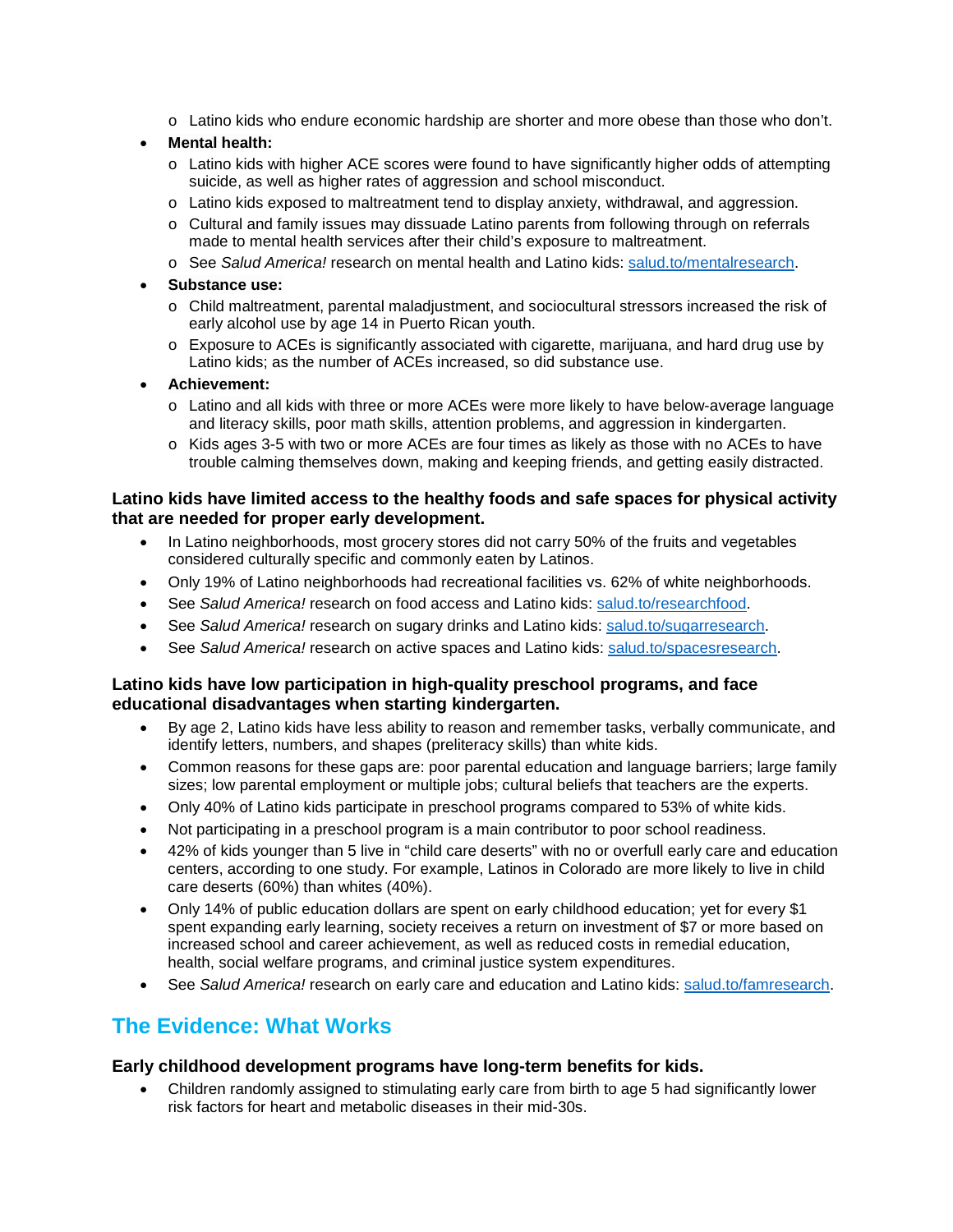- Several studies show that early care programs with smaller class sizes, more parent involvement, and better-educated teachers result in kids' better health markers and higher test scores, IQs, high-school graduation rates, college attendance rates, and earnings as adults.
- Several elements are critical for high-quality early care and education centers:
	- o Be affordable and accessible to low-income Latinos
	- o Incorporate Spanish language and culture in programming.
	- o Offer services from birth to age 5 for single-site care of children
	- o Encourage interaction with nature at school, which can boost physical activity.
	- o Encourage unstructured free play, which can boost development and reduce stress.

# **Strategy that Works: Programs and practices to boost Latino kids' school readiness, achievement, and social and emotional learning.**

- Successful readiness-building programs:
	- o **Little by Little Program:** Bilingual literacy counseling for parents on reading and verbal interaction with their kids resulted in kids being significantly more prepared for kindergarten.
	- o **Miami School Readiness Project:** Latino preschoolers who got individually and culturally tailored curricula for independent learning, had test scores above the national average.
	- o **REDI Intervention:** In Head Start centers, interactive reading and active discussions in the classroom significantly improved Latino and all kids' vocabulary and social-emotional skills.
	- o Other programs include ParentCorps, Zero to Three, Pre-K 4 San Antonio, and First 5 LA.
- Teaching social and emotional skills—managing emotions, setting positive goals, feeling empathy, building positive relationships, and making good decisions—can help kids avoid unhealthy behaviors, improve outcomes into adulthood, and impact the economy.
- Teaching social and emotional skills to inner-city students improved their academic achievement.
- Classroom programs (both indoor and outdoor) designed to improve elementary school students' social and emotional skills can also increase reading and math achievement.
- Providing time for unstructured, free play in nature improves social and emotional skills and can protect against stress, anxiety, and depression. Early learning centers and schools that support physical activity and play, such as outdoor learning environments and green schoolyards, boost students' academic performance, mental health, and social and emotional learning.

# **Strategy that Works: Programs and policies to reduce ACEs among Latino kids.**

- Home visits prevent ACEs by providing parents and caregivers with needed support, knowledge, and tools to promote a healthy, nurturing home environment for their children.
- Home visits can include culturally relevant nutritional education, healthcare, family and child assessments to screen for ACEs, and referrals to domestic violence services.
- Having a "medical home"—a continuous and comprehensive approach to healthcare from infancy through young adulthood—increases wellbeing in Latino and all children.
- Early screening for developmental and behavioral problems at age 9 months to 3 years can help prevent, identify, and mitigate harmful effects of ACEs.
- "Trauma-informed care," which supports children's recovery and resilience using evidence-based approaches, can be integrated into ECE programs to: build local partnerships for screenings and services; and train personnel in working with children exposed to trauma.

# **Strategy that Works: Incorporate Latino cultural and family values.**

- Latino kids' social and emotional health rivals that of white kids, thanks to key family values:
	- o *Familismo:* Latino homes with extended family members can benefit childrearing.
	- o *Machismo* and *marianismo:* Latino families often have traditional gender roles, where the father is protector, and the mother has a warm, nurturing, and responsive parenting style.
	- o *Religion:* Religious are a cornerstone of Latino families that often influences decisions.